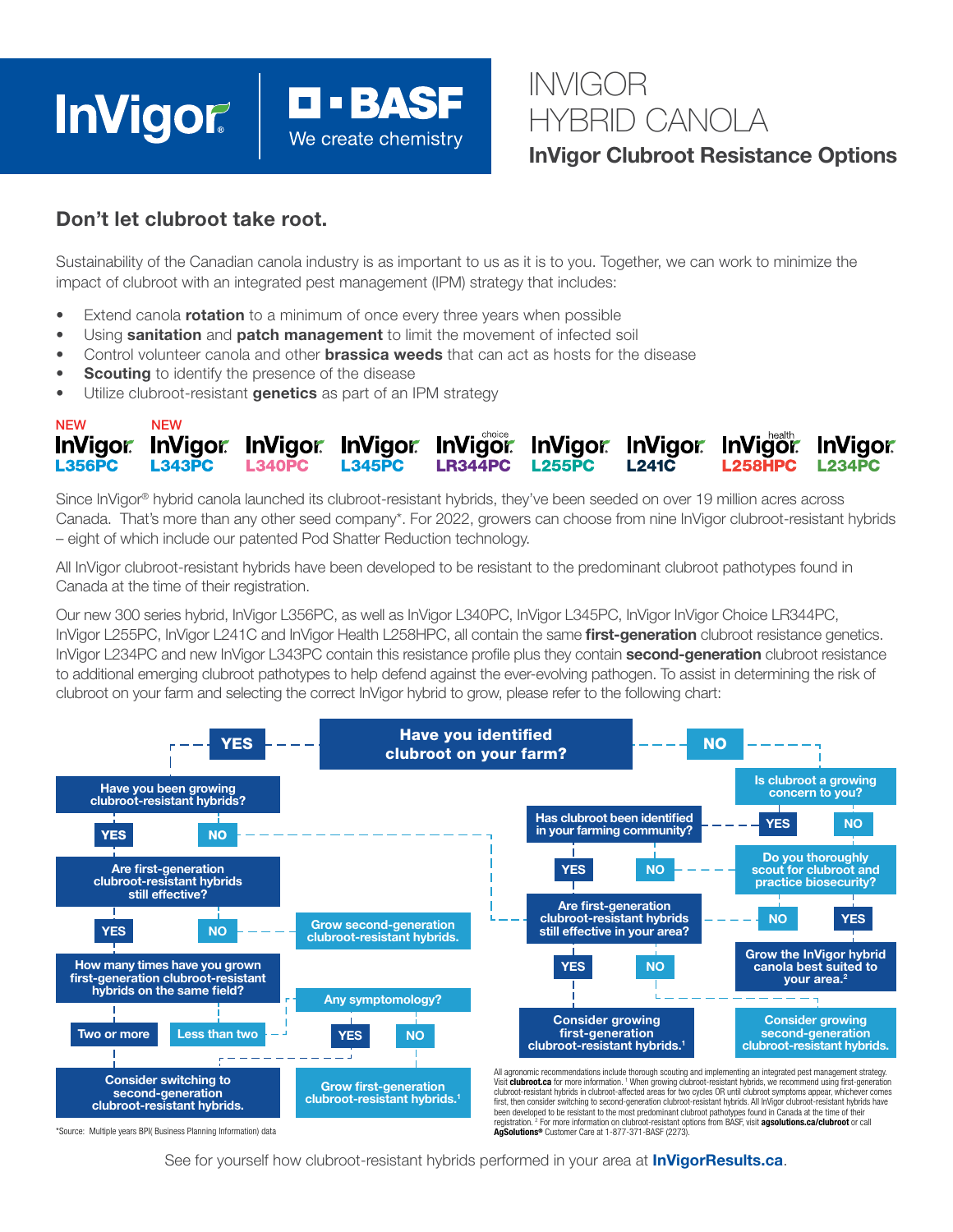This year we're introducing two new 300 series hybrids—both containing clubroot resistance.1 InVigor L343PC takes clubrootresistant yield performance to new heights, with second-generation multigenic resistance and outstanding yield potential.

|                                                    | <b>DESCRIPTION</b>                                                                                                                                                                                                                                                                                                                                                                                                                                                                                                                              | <b>YIELD</b>                                                                                                                                                           | <b>TRAITS</b>                                                                                                                                                                                                  | <b>STANDABILITY</b> | <b>MATURITY</b>                                     | <b>GROWING</b><br><b>ZONES</b>     | <b>BLACKLEG</b> |
|----------------------------------------------------|-------------------------------------------------------------------------------------------------------------------------------------------------------------------------------------------------------------------------------------------------------------------------------------------------------------------------------------------------------------------------------------------------------------------------------------------------------------------------------------------------------------------------------------------------|------------------------------------------------------------------------------------------------------------------------------------------------------------------------|----------------------------------------------------------------------------------------------------------------------------------------------------------------------------------------------------------------|---------------------|-----------------------------------------------------|------------------------------------|-----------------|
| <b>NEW</b><br><b>InVigor</b><br>L <sub>343PC</sub> | New InVigor L343PC combines performance with<br>protection. This high-yielding Pod Shatter Reduction<br>hybrid contains second-generation clubroot resistance<br>and offers a significant yield increase over InVigor<br>L234PC plus improved standability.<br>We recommend growing InVigor L343PC with second-<br>generation clubroot resistance in clubroot-affected areas<br>after two cycles of growing first-generation clubroot-<br>resistant hybrids or when clubroot symptoms appear in<br>first-generation clubroot-resistant hybrids. | 111.3% of the checks<br>(InVigor L233P and<br>Pioneer <sup>®</sup> 45H33) in 2019<br>& 2020 WCC/RRC <sup>2</sup> trials<br>106% of InVigor L233P<br>(n=43 2019 & 2020) | <b>Patented Pod Shatter</b><br>Reduction technology<br>Second-generation<br>clubroot resistance <sup>1</sup>                                                                                                   | Strong              | 1 day later than<br>InVigor L234PC                  | All<br>growing<br>zones            | R<br>resistant  |
| <b>NEW</b><br><b>InVigor</b><br>L356PC             | For growers targeting that extra bushel or two<br>out of their canola, new InVigor L356PC is here.<br>InVigor L356PC was our highest-yielding hybrid in the<br>2020 WCC/RRC trials. It also combines first-generation<br>clubroot resistance with Pod Shatter Reduction<br>technology and features strong standability.                                                                                                                                                                                                                         | 113.8% of the checks<br>(InVigor L233P and<br>Pioneer <sup>®</sup> 45H33) in 2019<br>& 2020 WCC/RRC trials<br>108.8% of InVigor L233P<br>(n=38 2019 & 2020)            | <b>Patented Pod Shatter</b><br>Reduction technology<br>First-generation<br>clubroot resistance <sup>1</sup>                                                                                                    | Strong              | 1/2 day earlier<br>than InVigor<br><b>L255PC</b>    | All<br>growing<br>zones            | R<br>resistant  |
| <b>InVigor</b><br>L <sub>340PC</sub>               | High yield, mid maturity, Pod Shatter Reduction<br>and first-generation clubroot resistance-<br>InVigor L340PC has it all. With strong standability, it<br>excels in fields under irrigation or when lodging is a<br>concern.                                                                                                                                                                                                                                                                                                                   | 108.9% of the new checks<br>(InVigor L233P and<br>Pioneer <sup>®</sup> 45H33) in 2019<br>WCC/RRC trials<br>107.8% of InVigor L233P<br>(n=16 trials, 2019)              | <b>Patented Pod Shatter</b><br>Reduction<br>First-generation<br>clubroot resistance <sup>1</sup>                                                                                                               | Strong              | 1 day earlier<br>than InVigor<br>L <sub>252</sub>   | All<br>growing<br>zones            | R<br>resistant  |
| <b>InVigor</b><br>L <sub>345PC</sub>               | As the highest-yielding hybrid at the 2020 Canola<br>Performance Trials (Straight Cut), InVigor L345PC offers<br>a significant jump in yield potential over InVigor L233P.<br>It also features our patented Pod Shatter Reduction<br>technology and first-generation clubroot resistance.                                                                                                                                                                                                                                                       | 111.9% of the checks<br>(InVigor 5440 and<br>Pioneer <sup>®</sup> 45H29) in the 2017<br>& 2018 WCC/RRC trials<br>111.4% of InVigor L233P<br>(n=28 trials, 2018)        | <b>Patented Pod Shatter</b><br>Reduction technology<br>First-generation<br>clubroot resistance <sup>1</sup>                                                                                                    | Good                | 1 day earlier<br>than InVigor<br>L252               | All<br>growing<br>zones            | R<br>resistant  |
| <b>InVigor</b><br><b>LR344PC</b>                   | InVigor Choice hybrid with Pod Shatter Reduction<br>technology and first-generation clubroot resistance.<br>InVigor LR344PC features both the LibertyLink®<br>technology system and TruFlex™ canola with Roundup<br>Ready <sup>®</sup> Technology. Perfect for growers looking to<br>combine high-yielding InVigor genetics with the<br>flexibility of Liberty® herbicide or Roundup® herbicide<br>applications.                                                                                                                                | 104.1% of the new checks<br>(InVigor L233P and<br>Pioneer <sup>®</sup> 45H33) in 2018<br>WCC/RRC trials<br>103.6% of InVigor L233P<br>(n=12 trials, 2018)              | Patented Pod Shatter<br>Reduction technology<br>First-generation<br>clubroot resistance <sup>1</sup><br>LibertyLink <sup>®</sup> technology<br>system and TruFlex™<br>canola with Roundup<br>Ready® Technology | Good                | Over 1 day<br>earlier than<br>InVigor L252          | All<br>growing<br>zones            | R<br>resistant  |
| <b>InVigor</b><br><b>L234PC</b>                    | This early-maturing Pod Shatter Reduction hybrid<br>contains second-generation clubroot resistance, which<br>makes it a great fit for growers in known clubroot-<br>affected areas who still want performance.<br>We recommend growing InVigor L234PC with second-<br>generation clubroot resistance in clubroot-affected areas<br>after two cycles of growing first-generation clubroot-<br>resistant hybrids or when clubroot symptoms appear in<br>first-generation clubroot-resistant hybrids.                                              | 104% of the checks<br>(InVigor 5440 and<br>Pioneer <sup>®</sup> 45H29) in<br>2017 WCC/RRC trials                                                                       | <b>Patented Pod Shatter</b><br>Reduction technology<br>Second-generation<br>clubroot resistance <sup>1</sup>                                                                                                   | Good                | 3 days earlier<br>than the average<br>of the checks | All<br>growing<br>zones            | R<br>resistant  |
| <b>InVigor</b><br>L <sub>255PC</sub>               | InVigor L255PC is a Pod Shatter Reduction hybrid with<br>first-generation clubroot resistance that separates<br>itself from other hybrids due to its very impressive<br>standability. It's a great fit for growers in the mid to long<br>growing zones and in fields under irrigation or when<br>lodging is a concern.                                                                                                                                                                                                                          | 109% of the checks<br>(InVigor 5440 and<br>Pioneer <sup>®</sup> 45H29) in<br>2016 WCC/RRC trials                                                                       | Patented Pod Shatter<br>Reduction technology<br>First-generation<br>clubroot resistance <sup>1</sup>                                                                                                           | Very strong         | 1.5 days later<br>than the average<br>of the checks | Mid to<br>long<br>growing<br>zones | R<br>resistant  |
| <b>InVigor</b><br>L <sub>241</sub> c               | You can expect strong standability and high yields from<br>this mid-maturing hybrid with first-generation clubroot<br>resistance. InVigor L241C is well suited for growers<br>who prefer to swath in all clubroot-affected regions of<br>Western Canada.                                                                                                                                                                                                                                                                                        | 102% of the checks<br>(InVigor 5440 and<br>Pioneer <sup>®</sup> 45H29) in 2012<br>& 2013 WCC/RRC trials                                                                | First-generation<br>clubroot resistance <sup>1</sup>                                                                                                                                                           | Very strong         | 1 day earlier<br>than the average<br>of the checks  | All<br>growing<br>zones            | R<br>resistant  |
| <b>InVigor</b>                                     | This high-yielding hybrid is suitable for all mid to long<br>growing zones and offers the patented Pod Shatter<br>Reduction technology as well as first-generation<br>clubroot resistance. InVigor Health L258HPC produces<br>a specialty oil profile that is more heat stable and higher<br>in oleic acid. Its strong standability also makes it a great<br>fit for fields under irrigation.                                                                                                                                                   | 104.9% of the checks<br>(InVigor 5440 and<br>Pioneer <sup>®</sup> 45H29) in<br>2017 WCC/RRC trials                                                                     | Specialty oil<br>Patented Pod Shatter<br>Reduction technology<br>First-generation<br>clubroot resistance <sup>1</sup>                                                                                          | Very strong         | 1.5 days later<br>than the average<br>of the checks | Mid to<br>long<br>growing<br>zones | R<br>resistant  |

Please note: Maturity and standability are based on performance ratings and data compiled from several InVigor internal trials over multiple years. Results may vary on your farm due to environmental<br>factors and preferred m

<sup>1</sup> To predominant clubroot pathotypes found in Canada at the time of registration. InVigor L356PC, InVigor L340PC, InVigor L345PC, InVigor L352C, InVigor Choice LR344PC, InVigor L255PC,<br>InVigor L241C and InVigor Health L2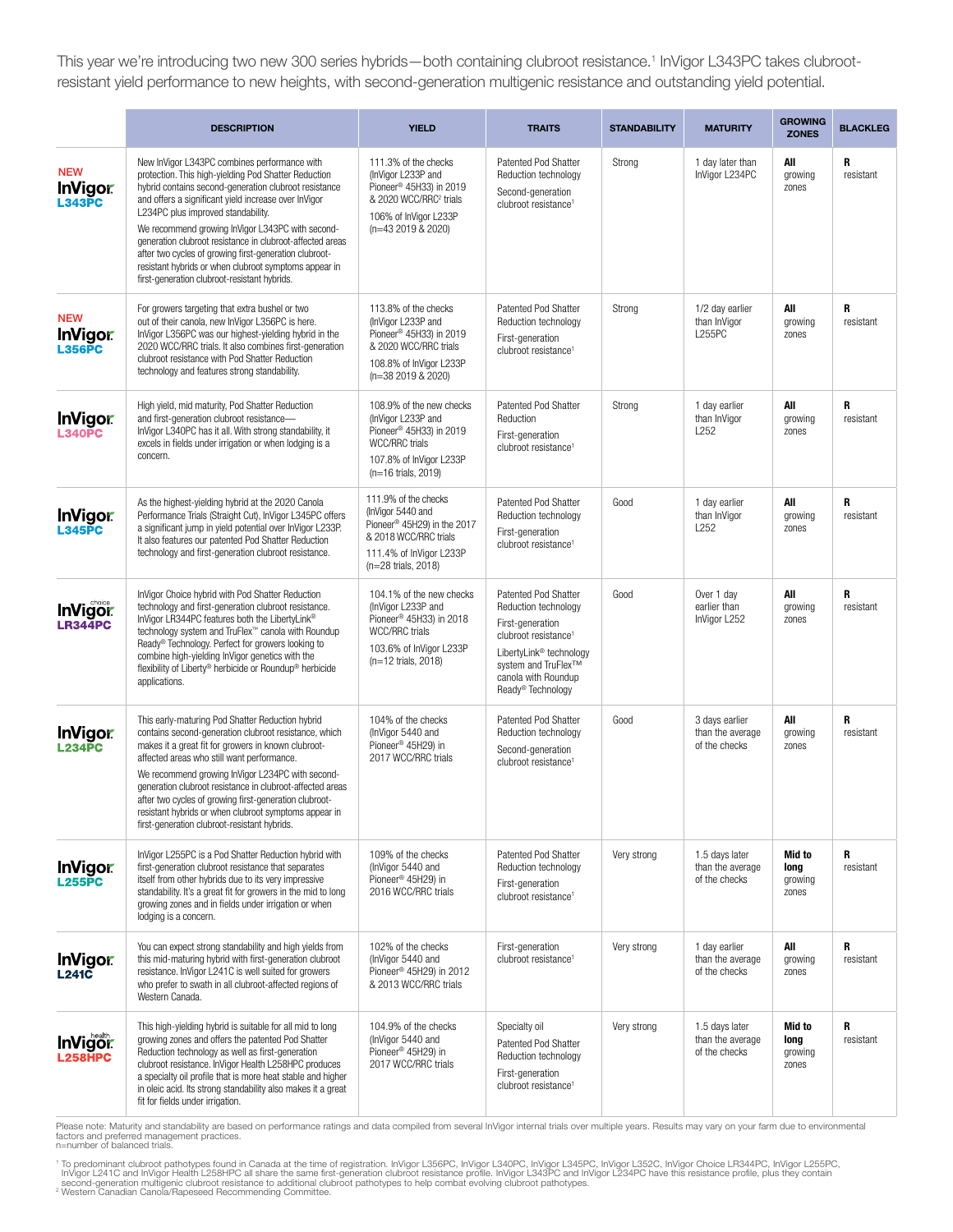## Best management practices for clubroot.

While clubroot-resistant hybrids play an important role in managing the disease, they cannot be solely relied upon. It's important that we use them in combination with other strategies to prevent the breakdown of resistance and further spread of disease. That's why BASF continues to recommend an IPM strategy that complements the InVigor clubroot-resistant hybrids you're using on your farm.

## Integrated pest management (IPM) with clubroot-resistant hybrids.

## Sanitation.

Preventing the spread of the disease is important for long-term control, even with clubroot-resistant hybrids. Sanitation practices are essential for fields known to be infested with clubroot; it's also important to ensure that areas without clubroot remain that way.

## Keep spore loads low.

Extending canola rotations will help to prevent the buildup of clubroot resting spores. Paired with growing clubroot-resistant hybrids, you can reduce the potential for shifting populations to virulent pathotypes that could overcome resistance. In order to preserve existing clubroot resistance for as long as possible, a minimum two-year break from a host crop is required—and longer if inoculum levels are high.

## Weed control.

Control of canola volunteers and other brassica weeds that act as hosts for clubroot will be essential to keeping the selection pressure low by not allowing the disease to build up in the non-canola years.

## Scouting.

Even growers using clubroot-resistant hybrids should scout their field regularly to see if there is any evidence of the resistance breaking down. Also, if you're growing susceptible canola hybrids, scout for clubroot symptomology. If the field is known to be infested with clubroot, scouting should be thorough. In other words, you should examine several different areas of the field to see if there is any indication of resistance failing. If the field is not known to be infested, scouting near the field entry points should occur once near the end of the growing season. If small patches of clubroot are identified, it's crucial to take the time to hand pull and eliminate the galls since one heavily infected plant could produce up to 16 billion spores.



In general, all the prevention strategies should still be employed even with clubroot-resistant hybrids.

For more information on clubroot and the strategies mentioned above, visit www.clubroot.ca.